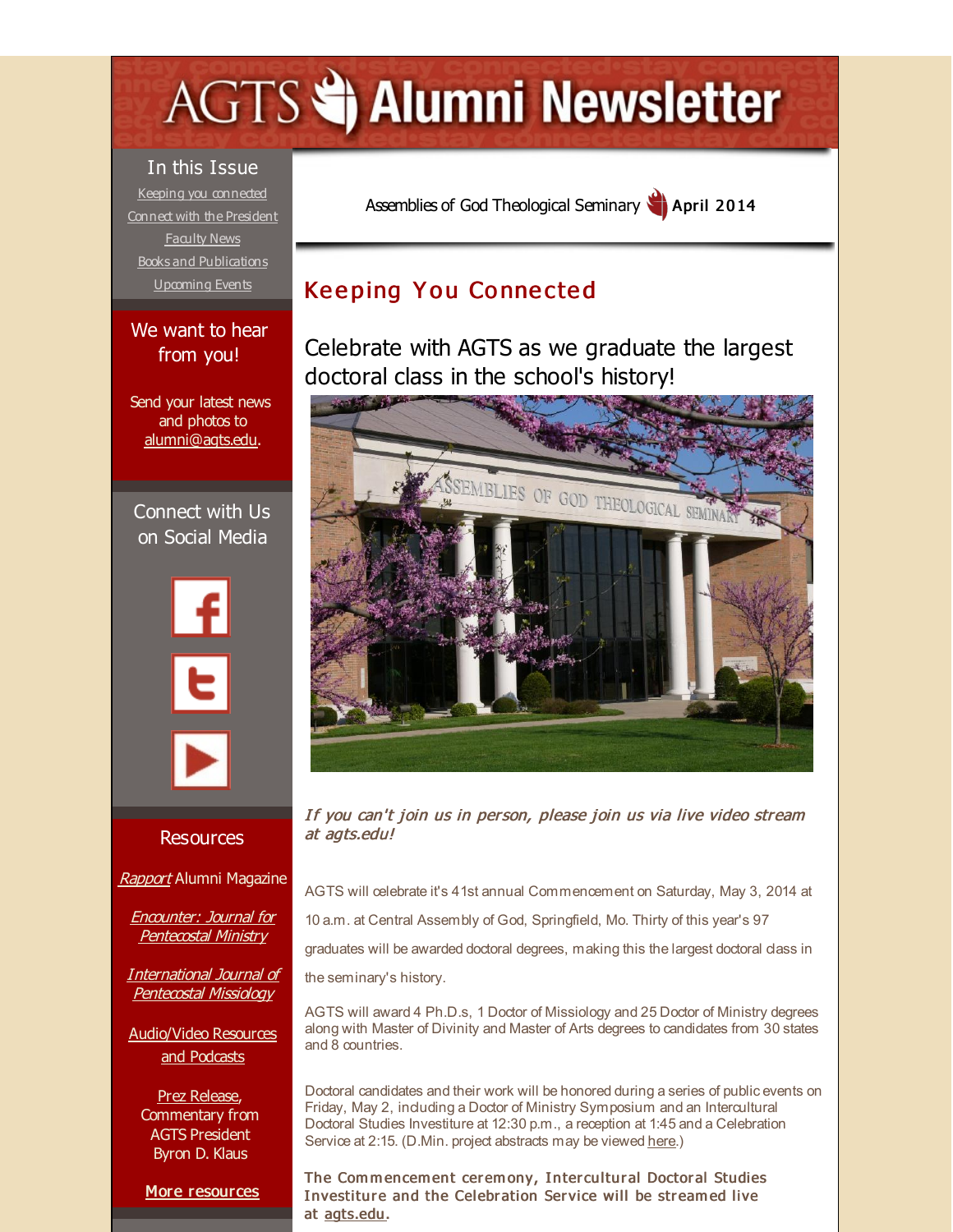#### Contact Us

Dorothea J. Lotter Director of Institutional & Alumni Relations [dlotter@agts.edu](mailto:dlotter@agts.edu) (417) 268-1022

Deborah Fegler Development & Alumni **Coordinator** [dfegler@agts.edu](mailto:dfegler@agts.edu) (417) 268-1012

Jennifer S. Hall Promotions Coordinator [jhall@agts.edu](mailto:jhall@agts.edu)  $\overline{(417)}$  268-1024

[alumni@agts.edu](mailto:alumni@agts.edu) [www.agts.edu/alumni](http://r20.rs6.net/tn.jsp?f=001-bg0MDSIclE6doDGLGc8-K8tWJXjKI6dPVU_hbrs1XCH2WTAyb2HWUfgOr28_jkFhT31aVv_QJqF4zqNQcuvOiSxh_HAzO9gR-j5kiaxpSrCYl9YqyIyttWgayTYV0tEeZ69tYOH3PHHGgdqyyJUlMxfIGnSQG3YmyZ15-IpjY5Z9X_bVuezHw==&c=&ch=)

## Invest in Student **Scholarships**

Donate to the Pentecostal Leadership Fund for AGTS student scholarships:

- \* [Online](http://r20.rs6.net/tn.jsp?f=001-bg0MDSIclE6doDGLGc8-K8tWJXjKI6dPVU_hbrs1XCH2WTAyb2HWV6sz57-GSS_ozQpfXoj0u74yPC2mzs8zsp4ma1Yjf63NWbmgG4_HvPXq0I92g4zzQxBc34YL1hnwbk4imTtiSZEdlon2PoG3pHO6u0Ex_-vJ8GlZBoTyHj_TEL9gNVx_D7GNOU7jLajUwkI4aMUzM9WAhAdsgatog==&c=&ch=)
- \* 417-268-1012
- [development@agts.edu](mailto:development@agts.edu)

**DONATE** 

is no more fitting way to acknowledge the long strides our movement has taken since its humble beginnings than by honoring 30 doctoral candidates in this centennial year," said AGTS President Byron D. Klaus.

This year is the 100th anniversary of the founding of the Assemblies of God. "There

Dr. Stanley M. Horton (right), AGTS distinguished professor emeritus of Bible and theology and long-standing hero of AG theological scholarship, will be on hand during the Celebration Service to award centennial medallions to each candidate. Nearly a centenarian himself, Dr. Horton's parents were present at the inter-racial Azusa Street Revival (1906-1915) that marked the birth of the modern Pentecostal movement. Dr. Horton will turn 98 in May.

This year's commencement will highlight God's healing work in our world through four student speakers.



- **Tamicka Monson** plans to work with youth after she graduates with her Master of Arts in Christian Ministries.
- **Barbara Gilliam** is founder of Compassionate Wisdom Works,which focuses on planting house churches and resourcing students and church leaders on the topics of addiction and leadership. She is a Doctor of Ministry candidate.
- **LaVonna Ennis**, a missionary to Nigeria for more than 20 years, is a candidate for the Master of Arts in Intercultural Ministries.
- **Dick Brogden** is a missionary to the Arab world and author/editor of the bestselling e-book, *The Live Dead Journal.* He is a candidate for the Ph.D. in Intercultural Studies.

Graduation events will also include a golf tournament, benefiting student scholarships, on Thursday, May 1 at Millwood Golf & Racquet Club. Visit [agts.edu/golf](http://r20.rs6.net/tn.jsp?f=001-bg0MDSIclE6doDGLGc8-K8tWJXjKI6dPVU_hbrs1XCH2WTAyb2HWa9L9JdHlcTCIpYm4qpZ6LRl4LeO1ONtxzSkPYgNAslh1QVLa_P1dfdx4exQDfD_51NkOcddZiMd32FQdsOfom6Sxht0yKlglqI6KKzEik_pxMNMCZPORLs=&c=&ch=) for more information and to register for the golf tournament.

## Watch Holy Week services at AGTS





**Dr. John [Marshall](http://r20.rs6.net/tn.jsp?f=001-bg0MDSIclE6doDGLGc8-K8tWJXjKI6dPVU_hbrs1XCH2WTAyb2HWVpbmDog-bCp5PelfyOGxUyHLCJkT-imlwNkRHw1Vv0i8A-pLXw-DnW7e7N5eUm8xPY70ZzEyshBKkkGSV3zfr4nc9KdvWRxmfohdUwlmCIZv3cmuM3h5zIPVx9rBSNXweAx0pnnHDQL&c=&ch=)**, Lead Pastor-Springfield's Second Baptist Church "John 3:16"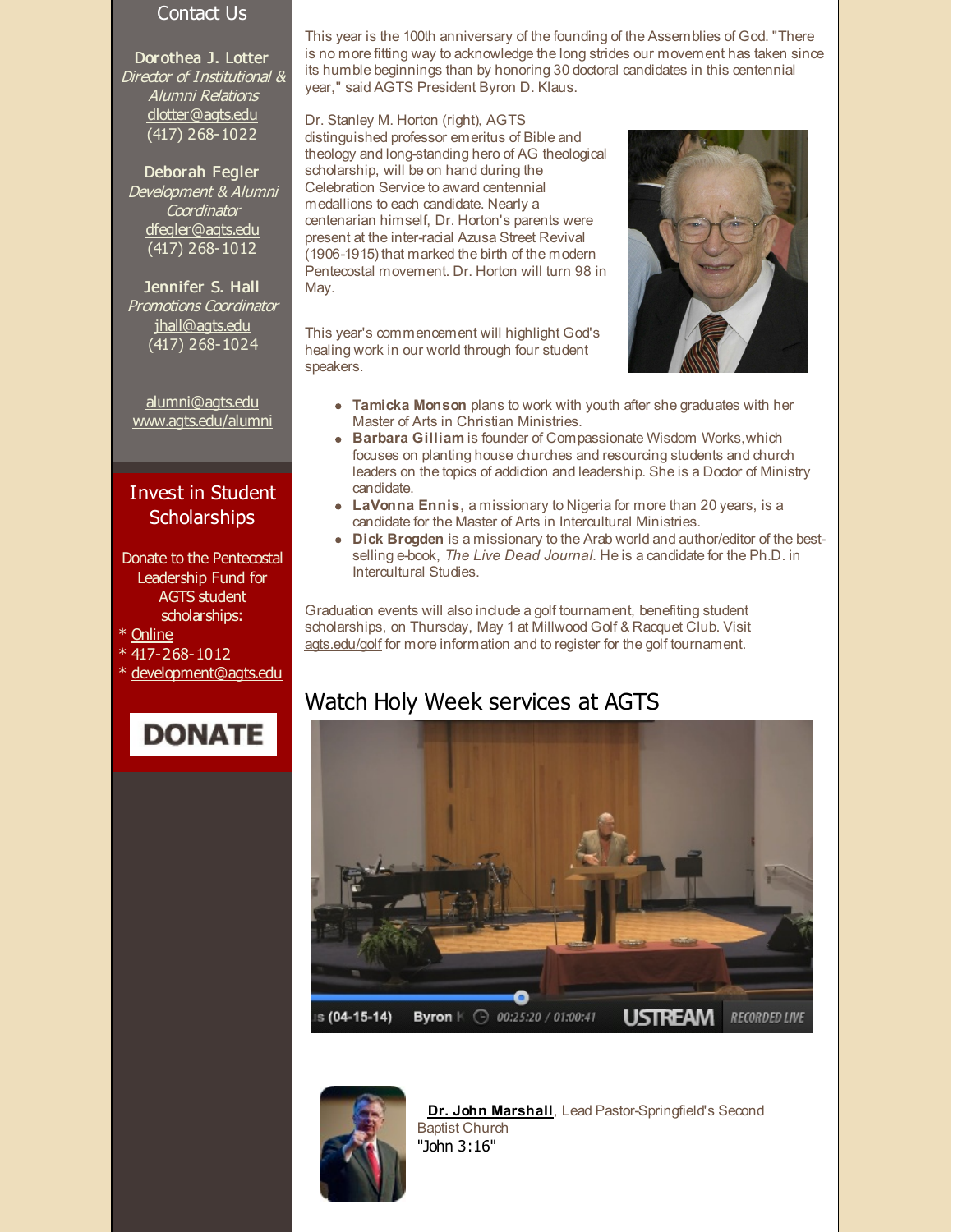

Dr. [Byron](http://r20.rs6.net/tn.jsp?f=001-bg0MDSIclE6doDGLGc8-K8tWJXjKI6dPVU_hbrs1XCH2WTAyb2HWVpbmDog-bCpz5Nn_05jt8zbbmhINlWUq0QNPdXHZKoV9V8yy2sB-aumGXgeSOqDA9CUKOg9jX_55KqGWRov2ofmY-fu689-RxUVm2AV5TMjN9G3do-ACnGh7N313ZnEf9I0iYIgMWoo&c=&ch=) D. Klaus, President - Assemblies of God Theological Seminary "Woman, Here is Your Son" John 19:25-27



Dr. Robert H. [Spence](http://r20.rs6.net/tn.jsp?f=001-bg0MDSIclE6doDGLGc8-K8tWJXjKI6dPVU_hbrs1XCH2WTAyb2HWVpbmDog-bCpnZV-cOlgY1n0F-h2Hl4nCCbsR07x3n6cuetRgZfUWqsuP9hvPeH0lsUdOK2egUHa3lNMvUJRMYZnFHdw2RGc7enNG0NiZNwJiwEcYzKJu6pzEtbRVTOWV1igzOakErKy&c=&ch=), President - Evangel University "Calvary-Place of Three Crosses" Luke 23:32-49



Dr. Carol [Taylor,](http://r20.rs6.net/tn.jsp?f=001-bg0MDSIclE6doDGLGc8-K8tWJXjKI6dPVU_hbrs1XCH2WTAyb2HWVpbmDog-bCp8spfQYvCdX9NUx3hNkPEObnaT1QhoSw7VpJ_tilNTc5Kn_uVNrHgFS9RLEcIqKhP-P0k8RFc6fbvL7ZQGihD58SawQwC1ytMMRiAvOENzSxsBN-kw7Zvpch1EhzcjY3v&c=&ch=) President-elect and CEO - Evangel **University** "The Full Extent of His Love"

John 13

# **Connect with AGTS President** Byron D. Klaus

May 28-29: Retirement celebration for Dr. Steve Land, Cleveland, Tenn.



June 1-7: Lausanne Conference, Sao Paulo, Brazil

June 8: Speaking at First and Calvary, Springfield, Mo.

June 23-24: Speaking at the AG Chaplaincy Conference, Springfield, Mo.

June 25-27: Association of Theological Schools Conference, Pittsburgh, Pa.

August 7- 10 : AG Centennial Celebrations, Springfield, Mo.

## **Faculty News**

#### David [Bundrick](http://r20.rs6.net/tn.jsp?f=001-bg0MDSIclE6doDGLGc8-K8tWJXjKI6dPVU_hbrs1XCH2WTAyb2HWTny5b-ofc9m23d8X5VsZ9Pzc8e-x_0SnlTVcGz2xjz5zDiz44lAQ9BOGq_0_0AmMtDug4l2XD-luawQpilX10hMce8LV5iQdrRPNbRBXt_cXYEQwARuHQZhTcZc_wGlrqueVZcxk1bs4UZErpLPT_4=&c=&ch=) ('81)

- June 17-20: Attending Acton University, Grand Rapids, Mich.
- $\bullet$  June 23-25: Presenting a paper with Dr. Mike Tenneson, EU professor of biology, at the Faith and Science Conference entitled, "Faith and Science Integration: Surveys and Findings." Dr. Bundrick serves on the steering committee for this conference convening at Evangel University.
- June 25-27: Attending the Association of Theological Schools Biennial Conference, Pittsburgh, Pa.

[DeLonn](http://r20.rs6.net/tn.jsp?f=001-bg0MDSIclE6doDGLGc8-K8tWJXjKI6dPVU_hbrs1XCH2WTAyb2HWWPaG8JPhh6EWK7HHam9G7Y9-NqcVKL8KuNQEIeiL7kuyU7GVzl7X8IKr9-rVpY4GdEij3AxC6CODNZNCZrxg0k3zZUIG9RPkUFSMd19TFFCBPxzme-30iwIp5m_9pfJH_moxH2i6CTN&c=&ch=) Rance ('83 )

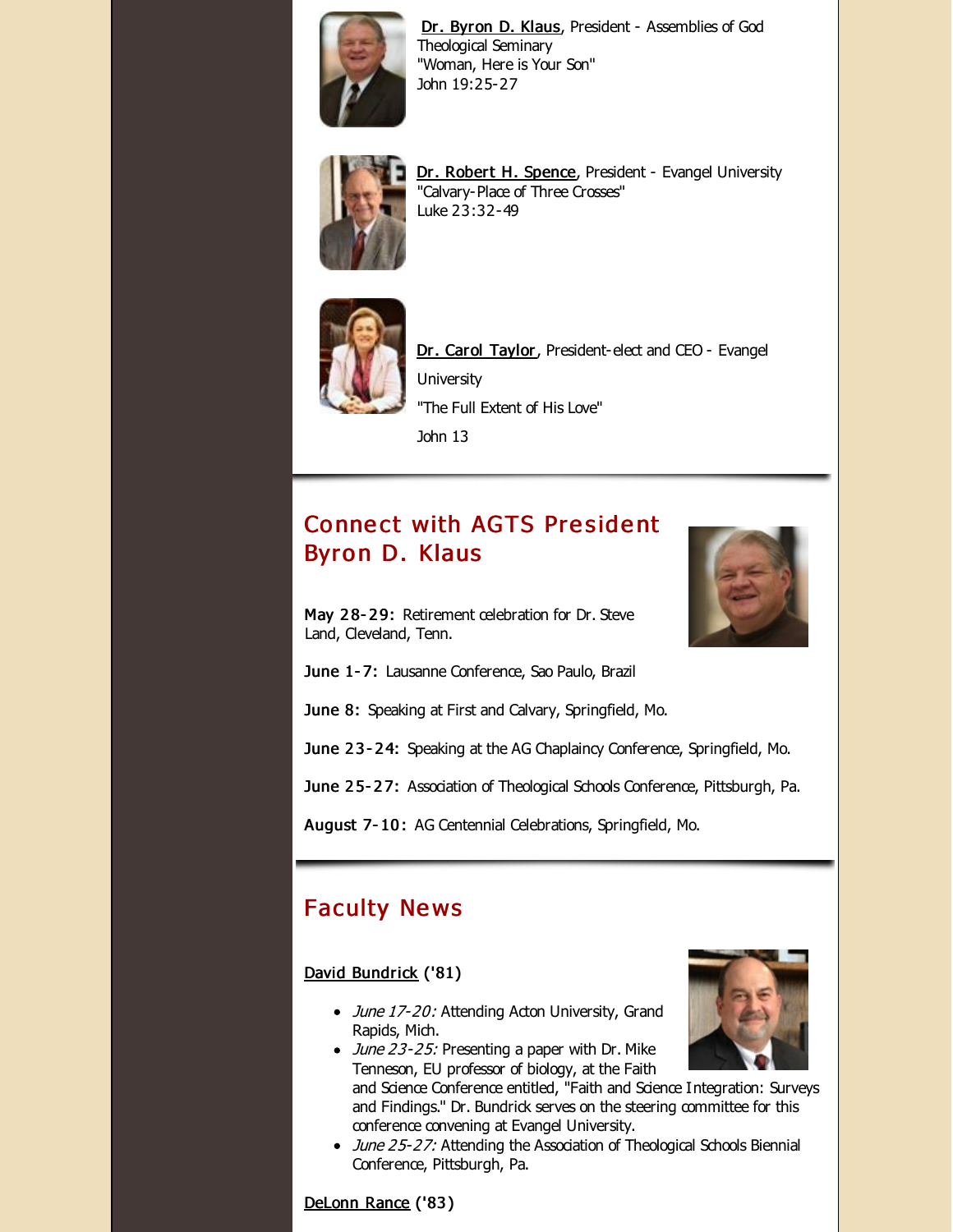- May 12-16: Teaching Pentecostal Theology of Leadership Development at CINCEL, San Jose, Costa Rica
- May 28-June 9: Directing the Institute of Islamic Studies for Latin America, San Salvador, El Salvador
- June 19-22: Attending the Annual Conference of the American Society of Missiology, Minneapolis, Minn.

#### James [Hernando](http://r20.rs6.net/tn.jsp?f=001-bg0MDSIclE6doDGLGc8-K8tWJXjKI6dPVU_hbrs1XCH2WTAyb2HWacqAfSiF4fUT2V0_qfXuQ3ZB3ql_PJgwr9TuWx4_iZsGnSMql2eVjhoEcNNUEOmAZNQvcVQElPQf7udyJFjbVX7IrCP_79Wr4yPfHMOQlYkYQYN2tZIhOAglfZD0GaREdf3cQLyTEaGapsjlBTliIo=&c=&ch=) ('78)

- May 4: Preaching at Riverside AG in Methuen, Mass. for Pastor Dan Stanley
- May 17: Preaching for Pastor Paul Valerius in Newark, N.J.

#### [Charlie](http://r20.rs6.net/tn.jsp?f=001-bg0MDSIclE6doDGLGc8-K8tWJXjKI6dPVU_hbrs1XCH2WTAyb2HWdMwpAmYgI8jjE0mMZLD9TZ7850lcOoSCB8vgr13Jv7uApv2oGCCWM5ZnGn-QJeZyeXzoWWR3vvHfdtMKwTt36tnFixEtQe-4q6VTY5lQ1VAQVy923l9ZRoj6k8ks4aBdOCvyFJnJFOb&c=&ch=) Self

- May 4: Preaching at Valley Christian Center, Dublin, Calif.
- June 17-21: Plenary and workshop speaker at the Acton University event, Grand Rapids, Mich.
- August  $5-10$ : Providing a booth presentation of Discipleship Dynamics assessment at the Centennial Celebration of the AG, Springfield, Mo.

## Books and Publications

#### David [Bundrick](http://r20.rs6.net/tn.jsp?f=001-bg0MDSIclE6doDGLGc8-K8tWJXjKI6dPVU_hbrs1XCH2WTAyb2HWTny5b-ofc9m23d8X5VsZ9Pzc8e-x_0SnlTVcGz2xjz5zDiz44lAQ9BOGq_0_0AmMtDug4l2XD-luawQpilX10hMce8LV5iQdrRPNbRBXt_cXYEQwARuHQZhTcZc_wGlrqueVZcxk1bs4UZErpLPT_4=&c=&ch=) ('81)

Co-edited, with Dr. Steve Badger, EU professor of chemistry, a book, Genesis and Genetics: Proceedings of the Faith and Science Conference, published by Gospel Publishing House, May 2014

#### James [Hernando](http://r20.rs6.net/tn.jsp?f=001-bg0MDSIclE6doDGLGc8-K8tWJXjKI6dPVU_hbrs1XCH2WTAyb2HWacqAfSiF4fUT2V0_qfXuQ3ZB3ql_PJgwr9TuWx4_iZsGnSMql2eVjhoEcNNUEOmAZNQvcVQElPQf7udyJFjbVX7IrCP_79Wr4yPfHMOQlYkYQYN2tZIhOAglfZD0GaREdf3cQLyTEaGapsjlBTliIo=&c=&ch=) ('78)

Wrote a chapter, "Encounters in the Fourth Gospel: Inquiry into Johannine Christology," in But These are Written ... Essays on Johannine Literature in Honor of Professor Benny C. Aker (Eugene, OR: Pickwick, 2014).

# **Upcoming Events**

### [Graduation](http://r20.rs6.net/tn.jsp?f=001-bg0MDSIclE6doDGLGc8-K8tWJXjKI6dPVU_hbrs1XCH2WTAyb2HWcQ48QG_mSGdMxL-tO78T-rL5OLBvgD4BE0c_FAII1WqewfRYP9tdYabyGmK9eYTIIq46qYGCTungH873b942HkoJURG9Oldd3cdQs01XabAyPOaIjk5DFdN6ovl-Mlqad2_8pGweJnxhJ1QOlEL0Rc=&c=&ch=) Events

- May 1: AGTS Golf [Tournament](http://r20.rs6.net/tn.jsp?f=001-bg0MDSIclE6doDGLGc8-K8tWJXjKI6dPVU_hbrs1XCH2WTAyb2HWYkz_pSJcbu4EKsv5buygruQHTOrTXvt7yrdV8KZjO9WnAeKPNsp4LKGxSKhd_8Hen9JMCex6xH7-uZcwbl4RBzxo2nnf_5x9_MM9ibyE4U66c6A0IX1cbClBHZZsmhKZYeL2_w0uuaIfxs5W0q5WZg=&c=&ch=), 8:30 a.m., Millwood Golf and Racquet Club in Ozark, Mo.
	- AGTS Graduation Banquet, 7 p.m., Tower Club (tickets required)
- May 2, 12:30-3:15 p.m., AGTS (Reception: 1:45-2:15 p.m.): AGTS Doctor of Ministry Symposium AGTS Intercultural Doctoral Studies Investiture
- May 3: AGTS Graduation, 10 a.m., Central Assembly of God

# AGTS Chaplaincy Reception